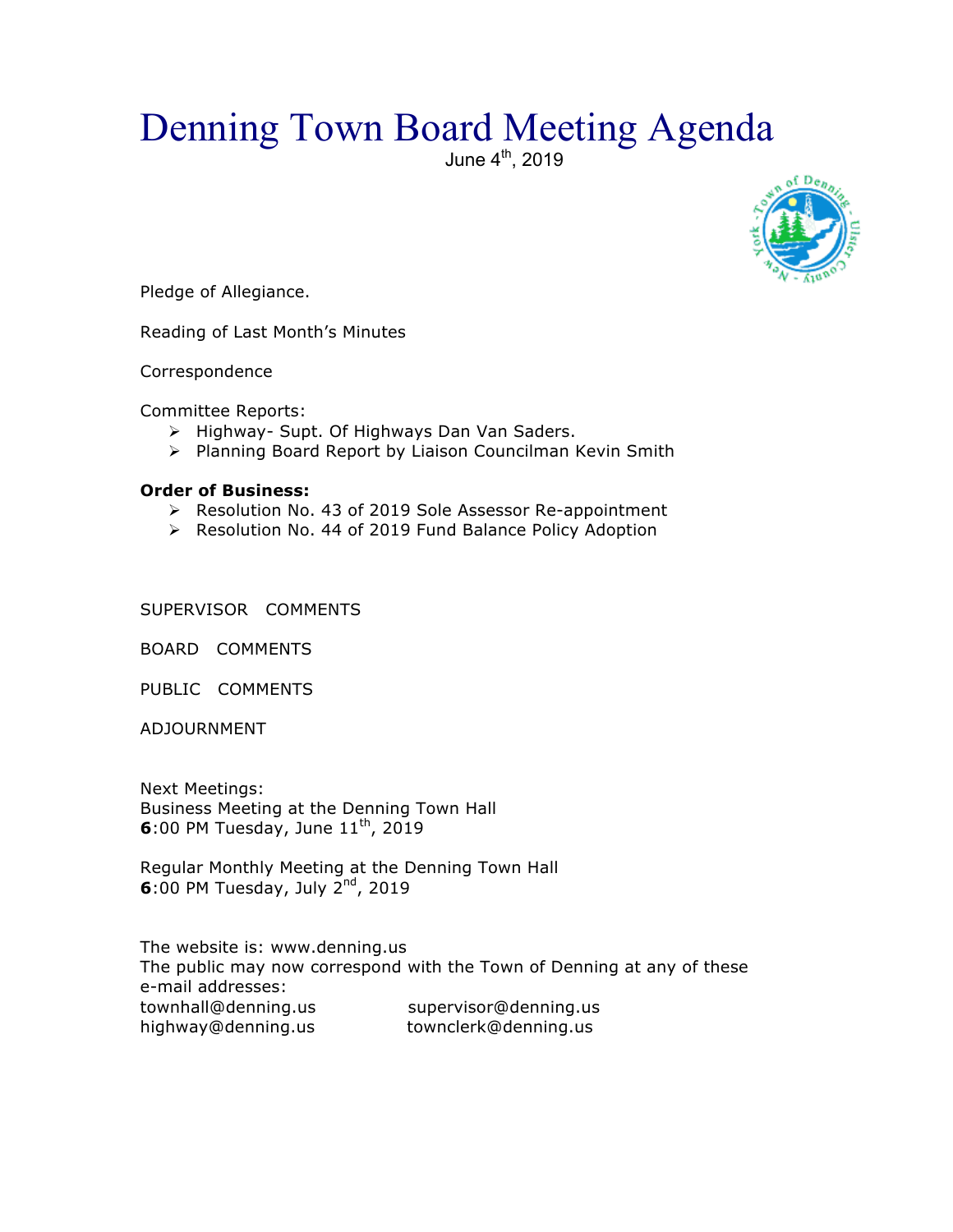Denning Town Board Meeting June  $4^{t\bar{h}}$ , 2019 Resolution No. 43 of 2019

**WHEREAS** New York State Real Property Tax Law authorizes the Town Board to appoint an assessor for the Town, and

**WHEREAS** the Town of Denning's Assessor appointment will expire this year.

**NOW THEREFORE** be it **RESOLVED** that Michael B. Sommers, residing at 28 Cooper Street, Accord, NY 12404, be re-appointed as Sole Assessor for the Town of Denning, with a 6-year term of office from October 1, 2019 to September 30, 2025, with an annual salary to be determined by the Denning Town Board and to be drawn from Assessors Personal Services.

(General Fund Appropriations code A1355.1)